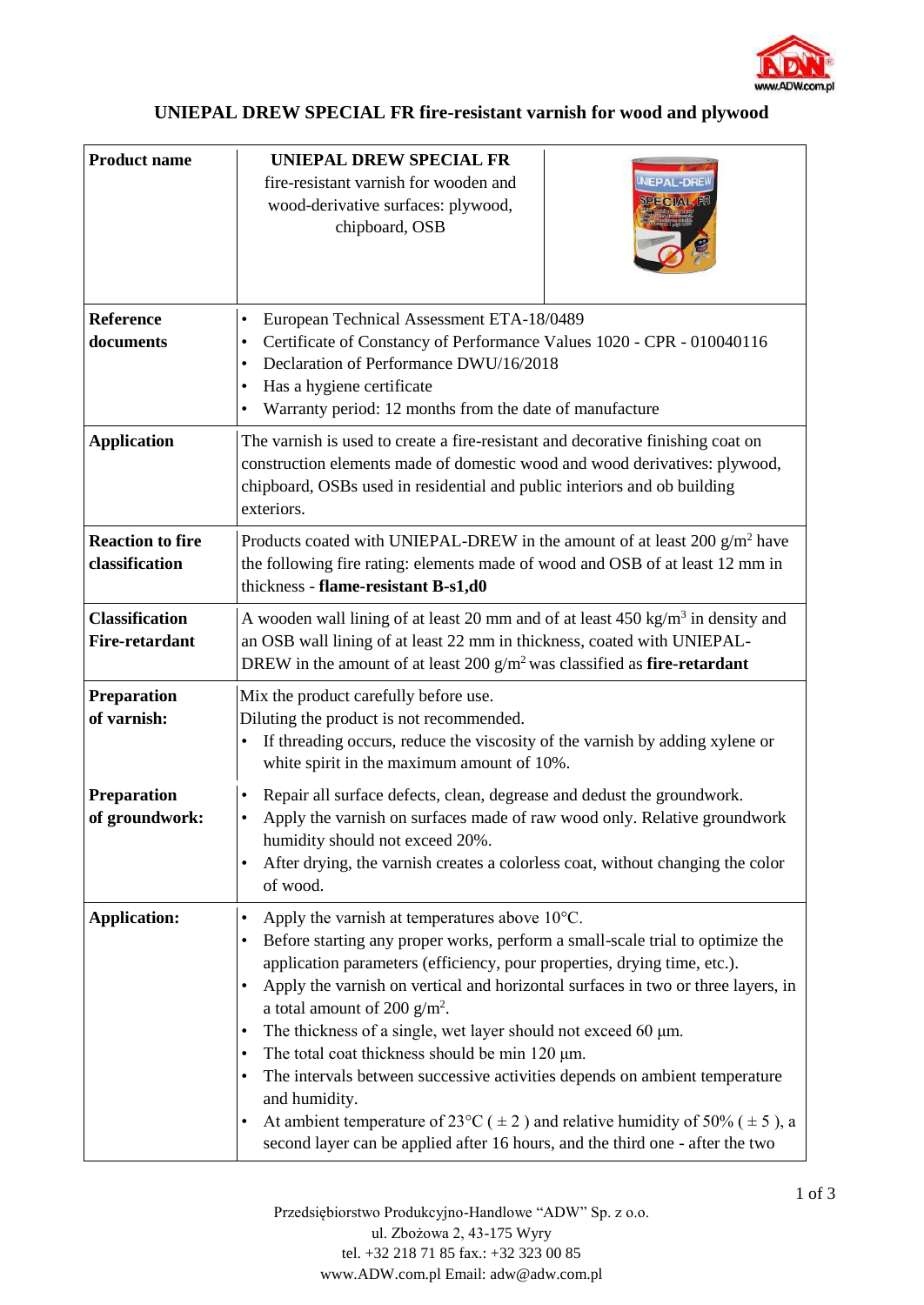

|                                                  | preceding layers have dried.<br>When the aesthetic of wood finishing is important, the first layer should be<br>thin. After the first layer has dried, grind it using >240 grade sandpaper to<br>remove any threads.<br>Wash the spray-on tools or the brush directly after completing works using<br>٠<br>xylene or white spirit.                                                                                                                                                                                                                                                                                                                                                                                                                                                                                                                                                               |
|--------------------------------------------------|--------------------------------------------------------------------------------------------------------------------------------------------------------------------------------------------------------------------------------------------------------------------------------------------------------------------------------------------------------------------------------------------------------------------------------------------------------------------------------------------------------------------------------------------------------------------------------------------------------------------------------------------------------------------------------------------------------------------------------------------------------------------------------------------------------------------------------------------------------------------------------------------------|
| <b>Other Information,</b><br>comments:           | Do not use the product on exotic wood.<br>$\bullet$<br>Capacity: $\max 5$ m <sup>2</sup> /l for a total coat, depending on groundwork absorbency.<br>Solubility: insoluble in water, soluble in some organic solvents.<br>٠<br>After drying, the varnish creates a colorless coat, without changing the color<br>٠<br>of wood.<br>Surfaces coated with other varnishes can change the fire rating.<br>٠<br>The varnish is unsuitable for coating floors.<br>٠<br>Total fire resistance is developed after 72 hours after painting, after the<br>٠<br>solvent has completely dried. Condition: full varnish hardening.<br>Do not allow varnish components to settle. Mix before use and during<br>painting.<br>Do not mix with other varnishes.                                                                                                                                                   |
| <b>Technical condition  </b>                     | Check the coats at least once every 12 months.<br>If any mechanical (e.g. scratches, fissures, cracks in wood) or chemical (e.g.<br>$\bullet$<br>aggressive precipitation, bird feces) damage occurs, fill in all cavities.                                                                                                                                                                                                                                                                                                                                                                                                                                                                                                                                                                                                                                                                      |
| Storage:                                         | Store in original, properly labeled, sealed packaging: above $+5 \div 30^{\circ}$ C.<br>٠<br>Do not smoke or use open flamed in the place of storage.<br>$\bullet$                                                                                                                                                                                                                                                                                                                                                                                                                                                                                                                                                                                                                                                                                                                               |
| <b>Transport:</b>                                | Any means of transport. Exempt from ADR.<br>٠<br><b>UN: 1263</b><br>$\bullet$                                                                                                                                                                                                                                                                                                                                                                                                                                                                                                                                                                                                                                                                                                                                                                                                                    |
| <b>Precautions:</b>                              | Use in well-ventilated rooms.<br>Air the room after painting until all varnish scent is gone. After this time, the<br>room is safe for use.<br>Flammable product. Repeated exposure may cause skin dryness or cracking.<br>Fumes may cause drowsiness or dizziness. Harmful to aquatic life with long<br>lasting effects, can cause long-lasting adverse changes to the aquatic<br>environment. Keep out of the reach of children. Keep away from sources of<br>ignition - no smoking. Do not inhale fumes. Wash contaminated eyes abundantly<br>with water and seek medical assistance. Do not empty into drains. Wear suitable<br>protective clothes, protective gloves and glasses or complete face protection.<br>With insufficient ventilation, use adequate respiratory protection. If ingested,<br>seek medical assistance - show the packaging or the label. VOC content: max 400<br>g/1 |
| Manufacturer /<br><b>Manufacturing</b><br>plant: | Przedsiębiorstwo Produkcyjno-Handlowe "ADW" Sp. z o.o.<br>ul. Zbożowa 2, 43-175 Wyry<br>tel. +32 218 71 85 fax.: +32 323 00 85                                                                                                                                                                                                                                                                                                                                                                                                                                                                                                                                                                                                                                                                                                                                                                   |
| <b>Available</b><br>packaging:                   | $1; 5; 12$ liters                                                                                                                                                                                                                                                                                                                                                                                                                                                                                                                                                                                                                                                                                                                                                                                                                                                                                |